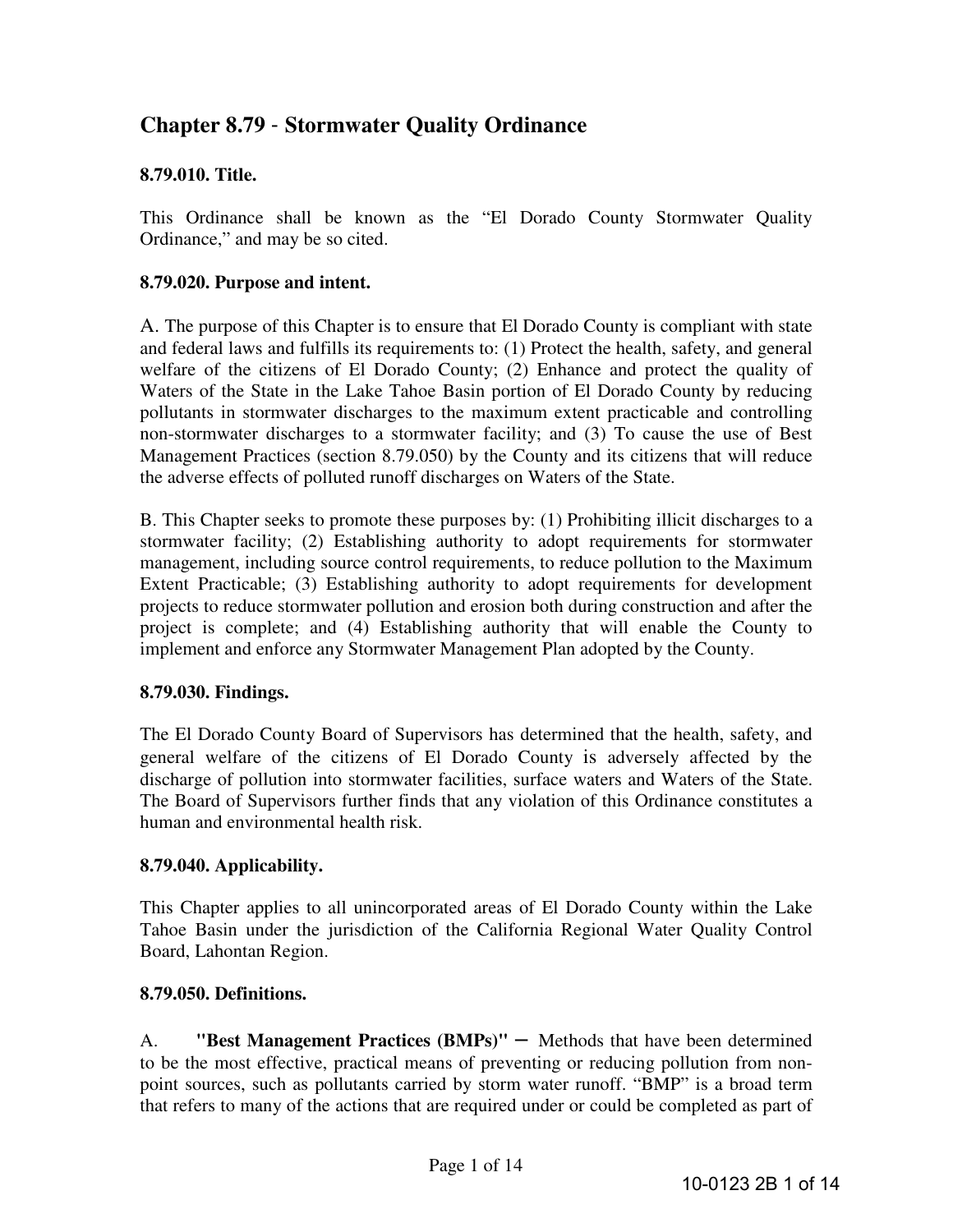the NPDES Permit, including behavioral BMPs such as education (e.g., placing inlet stencils and regularly educating municipal staff and others about measures to reduce pollution in stormwater) or discharging wash water to the sanitary sewer instead of the storm drain, structural BMPs such as source controls (e.g., double containment for hazardous materials) and treatment controls (e.g. vegetated swales and detention basins) to treat runoff before it is discharged to the storm drain or local waterway, and other practices that prevent or reduce pollutants from reaching the storm drain or other waters.

B. **"Clean Water Act (CWA)"** – The primary federal law in the United States governing water pollution. Formerly referred to as the Federal Water Pollution Control Act or Federal Water Pollution Control Act Amendments of 1972), is Public Law 92-500, as amended by Public Law 95-217, Public Law 95-576, Public Law 96-483 and Public Law 77-117, 33 U.S.C. 1251 et seq.

C. **"County"** – The unincorporated County of El Dorado within the Lake Tahoe Basin under the jurisdiction of the California Regional Water Quality Control Board, Lahontan Region.

D. **"Consent"** – To permit, approve, or agree; comply or yield.

E. **"Development"** – Any activity that moves soils or substantially alters the preexisting vegetated or man-made cover of any and all land. Development includes any activity that may be considered new development or re-development. This also includes, but is not limited to, grading, digging, cutting, scraping, stockpiling or excavating of soil, placement of fill materials, paving, pavement removal, exterior construction, substantial removal of vegetation where soils are disturbed including but not limited to removal by clearing or grubbing, or any activity which bares soil or rock or involves streambed alterations or the diversion or piping of any watercourse. Development does not include routine maintenance to maintain original line and grade, hydraulic capacity, or the original purpose of the facility, nor does it include emergency construction activities (i.e. land disturbances) required to protect public heath and safety.

F. **"Discharge"** – The release or placement of any material into stormwater facilities within the County's jurisdiction, including but not limited to stormwater, wastewater, solid materials, liquids, hazardous waste, raw materials, debris, litter, or any other substance.

G. **"Enforcement Agency"** – El Dorado County Storm Water Management Plan's Lead Department is the primary Enforcement Agency for the purposes of this Chapter.

H. **"Enforcement Official"** – Any County employee or agent of the County with the authority to enforce any provision of the Chapter and the authority to make any decision on behalf of the director required or called for by this Chapter.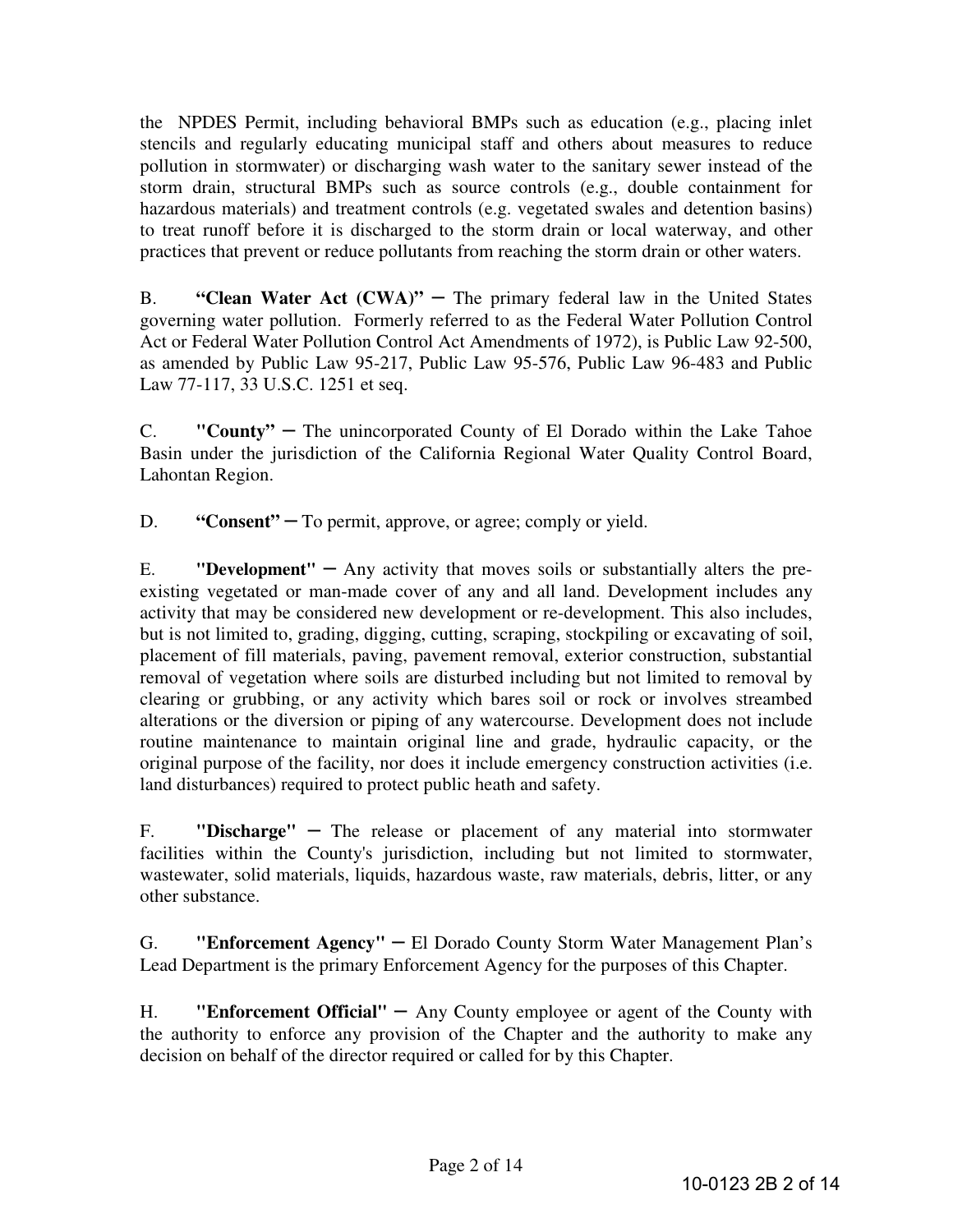I. **"Illicit Connection"** – Any man-made conveyance that is connected to the storm drain system without a permit or through which prohibited non-storm water flows are discharged, excluding roof-drains and other similar connections. Examples include channels, pipelines, conduits, inlets, or outlets that are connected directly to the storm drain system.

J. **"Illicit Discharge"** – Any discharge to a stormwater facility that is prohibited under local, state, or federal statutes, ordinances, codes, or regulations, as well as any direct or indirect non-stormwater discharge to the County's municipal stormwater facilities, except as otherwise exempted pursuant to state or federal laws, this Chapter, or a separate NPDES permit.

K. **"Industrial Activity"** – Activities subject to NPDES permits as defined in 40 Code of Federal Regulations 122.26 (b)(14).

L. **"Maximum Extent Practicable (MEP)"** – The minimum required performance standard for implementation of municipal storm water management programs to reduce pollutants in storm water. Clean Water Act  $\S$  402(p)(3)(B)(iii) requires that municipal permits "shall require controls to reduce the discharge of pollutants to the maximum extent practicable, including management practices, control techniques and system, design and engineering methods, and such other provisions as the Administrator or the State determines appropriate for the control of such pollutants." MEP is the cumulative effect of implementing, evaluating, and making corresponding changes to a variety of technically appropriate and economically feasible BMPs, ensuring that the most appropriate controls are implemented in the most effective manner. This process of implementing, evaluating, revising, or adding new BMPs is commonly referred to as the iterative process.

M. **"Municipal Separate Storm Sewer System (MS4)"** – A conveyance or system of conveyances (including roads with drainage systems, municipal streets, municipal stormwater facilities, catch basins, curbs, gutters, ditches, manmade channels, or storm drains) owned or operated by a State, County, City, Town, or other public body, that is designed or used for collecting or conveying storm water, which is not a combined sewer, and which is not a part of a publicly owned treatment works.

N. **"National Pollutant Discharge Elimination System (NPDES)"** – The primary permitting program under the Clean Water Act (33 U.S.C. § 1251 et seq.) which regulates most discharges to surface waters.

O. **"Non-Stormwater Discharge"** – Any discharge to municipal stormwater collection systems that is not composed entirely of stormwater except discharges pursuant to an NPDES permit and discharges resulting from fire fighting activities.

P. **"Pollutant''** – Anything which causes or contributes to pollution, as defined herein or in Chapter 15.14 of this Code. Pollutants include, but are not limited to: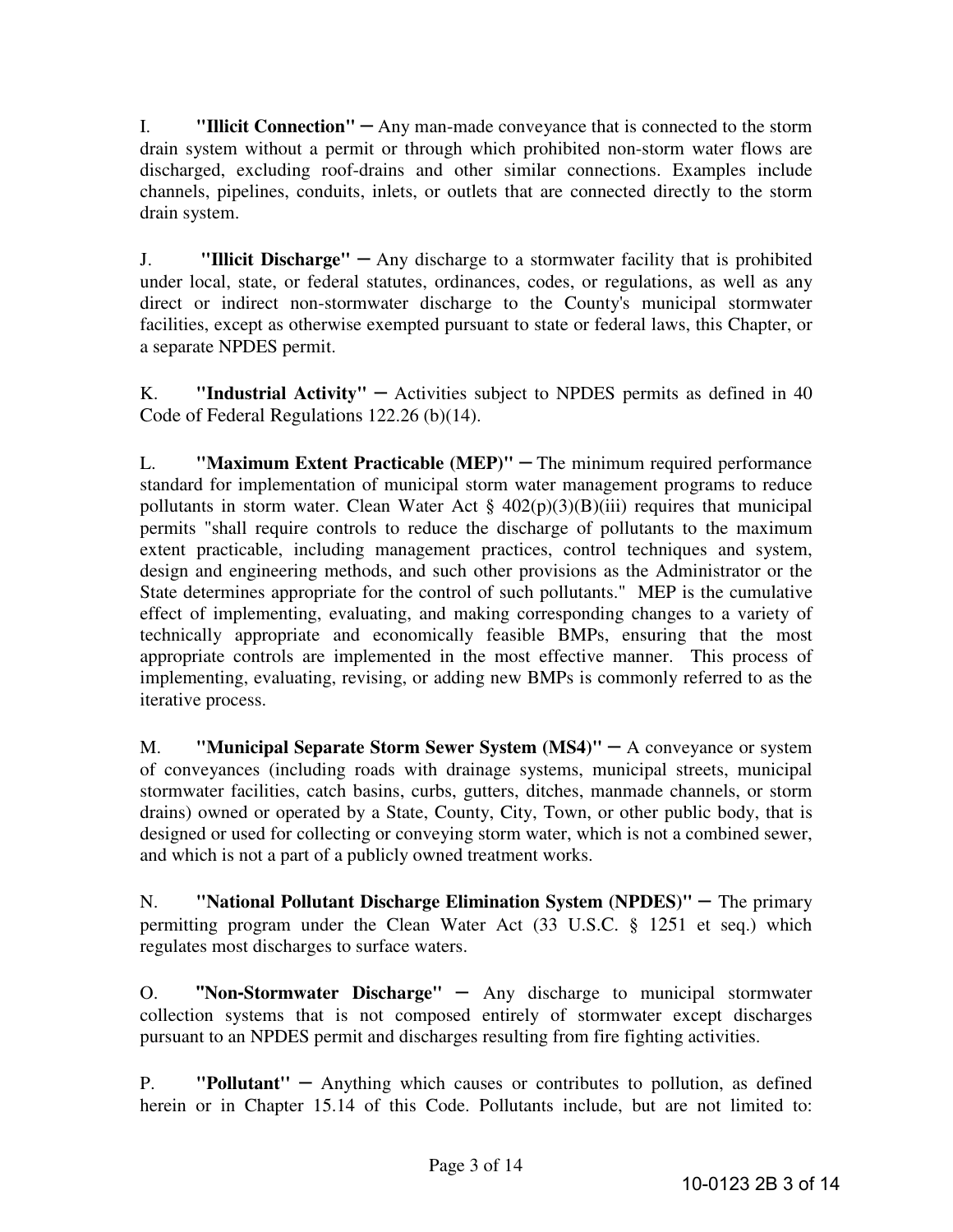sediment, chlorine, paints, varnishes, solvents, fuel, oil, automotive fluids, yard wastes, refuse, rubbish, garbage, litter, food-related wastes, discarded or abandoned objects, floatable materials, pesticides, herbicides, fertilizers, detergents, soaps, hazardous substances, hazardous waste, sewage, fecal coliform and pathogens, dissolved and particulate metals, animal wastes, wastes and residues that result from constructing a building or structure or from grading (including but not limited to sediments, slurries, and concrete residue), and noxious or offensive matter of any kind.

Q. **"Pollution"** – "The man-made or man-induced alteration of the chemical, physical, biological, and radiological integrity of water" (CWA Section 502 (19)). Pollution also means, "alteration of the quality of the Waters of the State by waste to a degree which unreasonably affects either the waters for beneficial uses of facilities which serve these beneficial uses" (California Water Code Section 13050 (1)).

R. **"Porter-Cologne Act"** – The Porter-Cologne Water Quality Control Act, as amended (California Water Code section 13000 et seq.).

S. **"Property Owner"** – Any person, entity, company, and/or authorized representative having title to real property within the geographic area affected by this Chapter.

T. **"Regional Water Quality Control Board"** – The California Regional Water Quality Control Board, Lahontan Region.

U. **"Stormwater"** – Storm water runoff, snowmelt runoff, and surface runoff and drainage [40 Code of Federal Regulations 122.26 (b)(13)]. As storm water flows over the land or impervious surfaces, it accumulates debris, chemicals, sediment or other pollutants that could adversely affect water quality if the storm water is discharged untreated.

V. **"Stormwater Facility"** – Structures that are designed to capture, convey and treat stormwater runoff while removing pollutants and controlling flow rates. These facilities include pipes, ditches, swales, filters, ponds, basins, underground vaults and drop inlets. Facilities require maintenance in order to remain functional.

W. **"Stormwater Pollution Prevention Plan (SWPPP)"** – The construction site water quality management plan required by the State's construction general stormwater permit.

X. **"Surface Water"** – Includes, but is not limited to, perennial and ephemeral streams, lakes, wetlands, springs and similar waters which flow or reside in natural or artificial impoundments or drainage ways.

Y. **"Waters of the United States"** – Surface watercourses and water bodies as defined by 40 Code of Federal Regulations section 122.2, including all natural waterways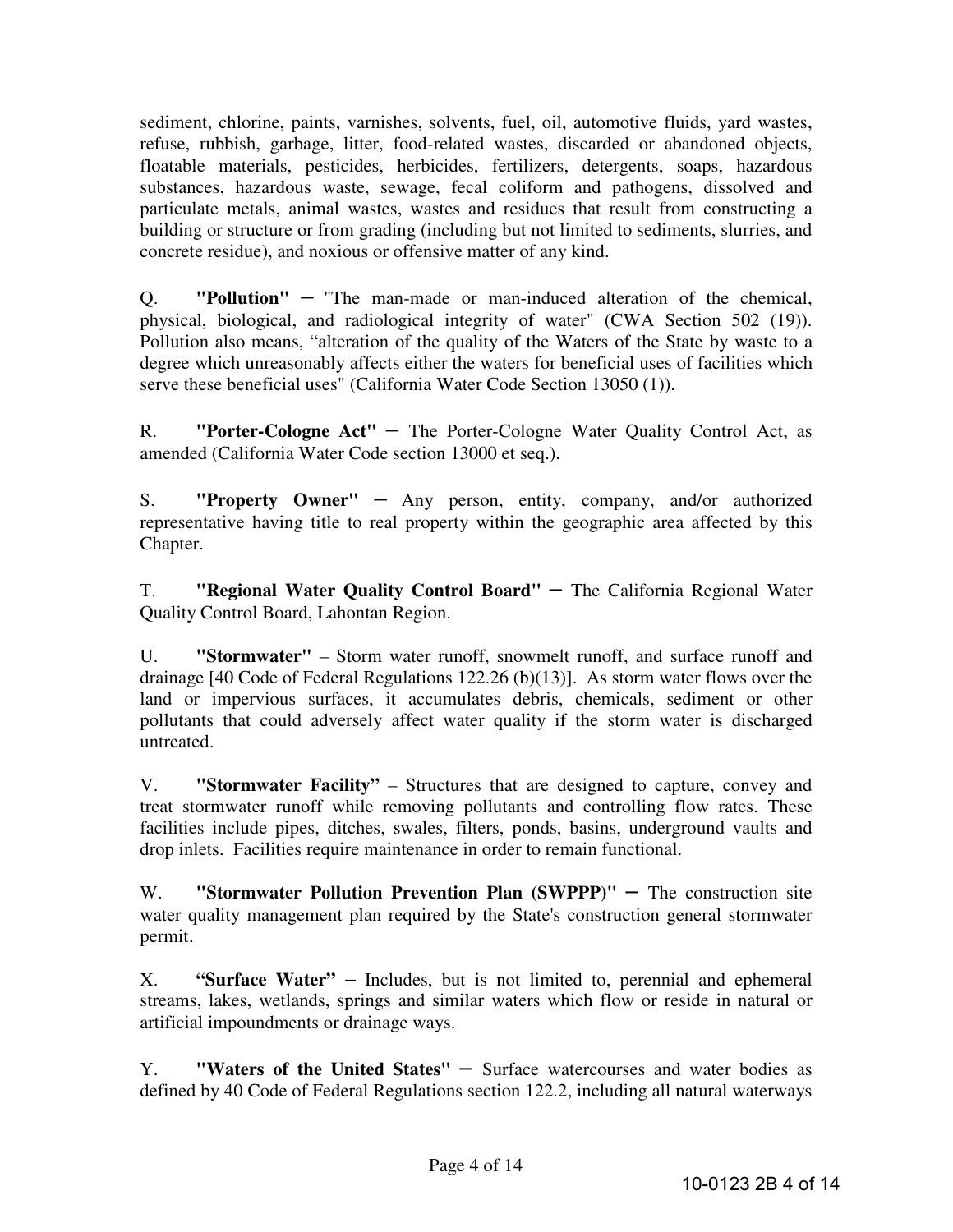and definite channels and depressions in the earth that may carry water, even though such waterways may only carry water during rains and storms and may not carry stormwater at and during all times and seasons.

Z. **"Waters of the State"** – All surface watercourses and water bodies, including lakes, bays, ponds, impounding reservoirs, springs, wells, rivers, streams, creeks, marshes, inlets, canals, and all other bodies of surface waters (Porter Cologne Section 13050 (e)), and which are within the unincorporated areas of County of El Dorado. This definition includes, but is broader than, Waters of the United States.

Any term(s) defined in the Federal Clean Water Act, as amended, and/or defined in the regulations for the stormwater discharge permitting program issued by the Environmental Protection Agency, as amended, and which are not specifically defined above, shall, when used in this Chapter, have the same meaning as set forth in said act or regulation.

# **8.79.060. Responsibility for Administration.**

El Dorado County shall administer the provisions of this Chapter with all participating departments of the Storm Water Management Plan.

# **8.79.070. Conflicts with other laws.**

In the event of any conflict between this Chapter and any federal or state law or regulation or County ordinance, that requirement which establishes the higher standard for public health shall govern. To the extent permitted by law, nothing in this Chapter shall preclude enforcement of any other applicable law, regulation, order, permit, or County ordinance.

### **8.79.080. Discharge Prohibitions.**

Except as provided in Section 8.79.090, it is unlawful for any person to make or cause to be made any illicit connection to or illicit discharge into a stormwater facility.

Notwithstanding the exemptions provided by Section 8.79.090, if the Enforcement Agency determines any otherwise exempt discharge causes or significantly contributes to violations of any water quality standard, or conveys significant quantities of pollutants to stormwater facilities, surface water(s) or watercourse(s), or is a danger to public health or safety, then the Enforcement Agency may give written notice to the property owner or occupant that the otherwise applicable exemption will not apply to the subject discharge following expiration as noted by the applicable notice. Any such discharge shall thereafter be prohibited from entering the stormwater facility or surface water.

# **8.79.090. Exemptions to Prohibited Discharges.**

Discharges from the following activities shall not be prohibited unless the Enforcement Agency determines that the discharge causes or significantly contributes to violations of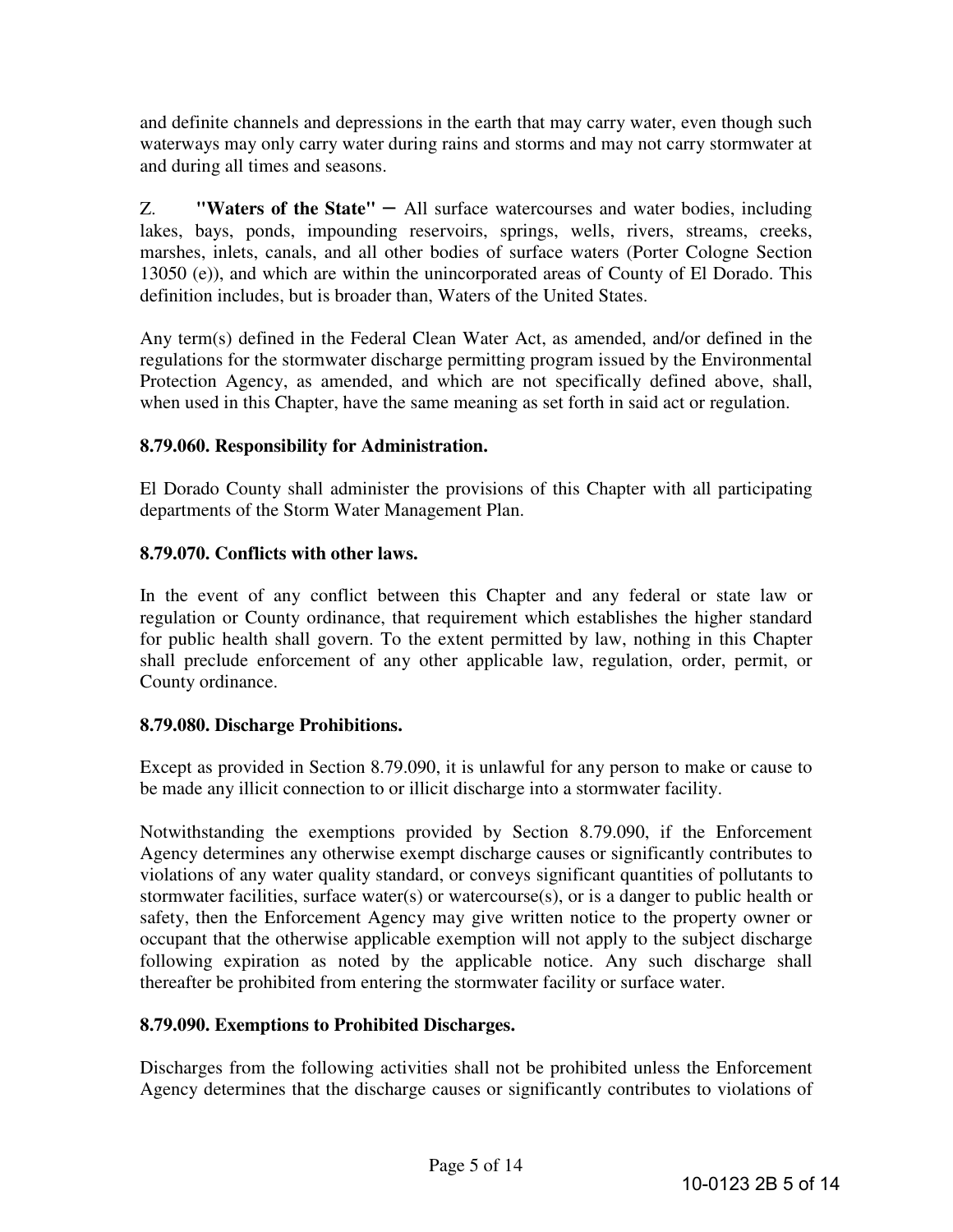any plan standard, or conveys significant quantities of pollutants to surface water or watercourses, or is a danger to public health or safety. The Enforcement Agency may give written notice to the property owner or occupant that the otherwise applicable exemption will not apply.

A. Water line flushing and discharges from potable water sources.

B. Landscape irrigation and lawn watering.

C. Diverted stream flows and irrigation water.

D. Springs, rising groundwater, and flows from riparian habitat and wetlands.

E. Uncontaminated groundwater infiltration (as defined at 40 Code of Federal

Regulation Section  $35.2005(b)(20)$ ).

F. Uncontaminated pumped groundwater, foundation drains, footing drains, fountain drains and water from crawl space pumps.

G. Air conditioning condensation.

H. Individual residential car washing.

I. Dechlorinated, pollution-free swimming pool and spa water discharges from residential property.

J. Fire fighting flows.

### **8.79.100. Discharge in Violation of Existing NPDES Permit.**

Any person subject to any individual and/or industrial NPDES stormwater discharge permit shall comply with all provisions of such permit, SWPPP, and any regulations or ordinances promulgated thereto, including provisions outlined in Chapter 15.14 of this Code. Proof of compliance with said permit may be required in a form acceptable to the Enforcement Agency (1) prior to or as a condition of a subdivision map, site plan, building permit, or development, re-development, or improvement plan; (2) upon inspection of the facility; (3) during any enforcement proceeding or action; or (4) for any other reasonable cause at any other time.

### **8.79.110. Discharge in Violation of County's NPDES Permit; Indemnification.**

Any discharge that would result in or contribute to a violation of the County's NPDES permit issued by the Regional Water Quality Control Board and any amendment, revision or reissuance thereof, either separately considered or when combined with other discharges, is prohibited. Liability for any such discharge shall be the responsibility of the person(s) so causing or responsible for the discharge, and such persons shall defend, indemnify and hold harmless the County and it's officers, agents, employees, representatives, and volunteers from any and all claims in any administrative or judicial enforcement action relating to such discharge.

### **8.79.120. Acts Potentially Resulting in Violation of Federal Clean Water Act and/or Porter-Cologne Act.**

The standards set forth herein and promulgated pursuant to this Chapter are minimum standards. This Chapter does not intend or imply that compliance with these minimum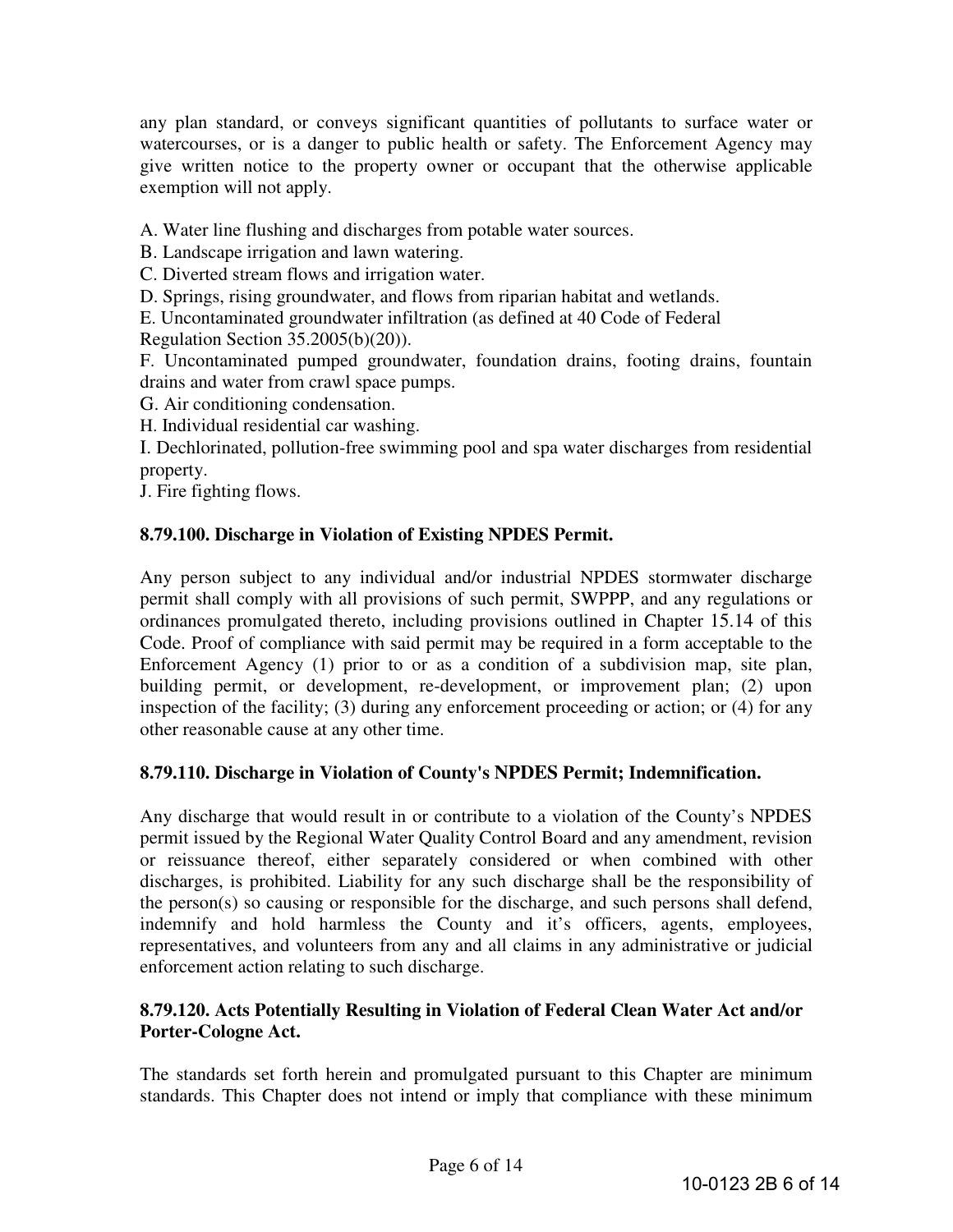standards will ensure that there will be no contamination, pollution, or unauthorized discharge of pollutants into the Waters of the State. This Chapter shall not create liability on the part of the County, and its officers, agents, employees, representatives, and volunteers for any damage that results from any discharger's reliance upon this Chapter or any administrative decision made hereunder.

# **8.79.130. Right of Entry; Inspections.**

A. The Enforcement Official is authorized to enter any building or premises upon consent through existing permit or written/verbal consent in accordance with the provisions of this section for the purpose of making an inspection to enforce the provisions of this Chapter and to assure the proper implementation of BMPs. Inspections/investigations shall be based upon such reasonable selection processes as may be deemed necessary to carry out the objectives of the Chapter, including, but not limited to: visual evidence, complaints received, knowledge or physical evidence of industrial activities or other pollutant sources, random sampling, sampling in areas with evidence of stormwater contamination, illicit connections, illicit discharge, or similar factors.

B. Right to inspect. Unless inspections are authorized pursuant to an existing permit issued to the property owner or occupant, prior to commencing any inspection as hereinabove authorized, the Enforcement Official shall obtain either the consent of the property owner or occupant or shall obtain an administrative inspection warrant or criminal search warrant.

C. Compliance assessments. The Enforcement Official may inspect property for the purpose of verifying compliance with this Chapter, including but not limited to: (i) identifying products produced, processes conducted, chemicals used and materials stored on or contained within the property, (ii) identifying point(s) of discharge of all wastewater, process water systems and pollutants, (iii) investigating the natural slope, including drainage patterns and man-made conveyance systems, (iv) establishing the location of all points of discharge from the property, whether by surface runoff, snow melt, or through a stormwater facility, (v) locating any illicit connection or the source of any illicit discharge, and (vi) evaluating compliance with any stormwater discharge permit.

D. Portable equipment. For purposes of verifying compliance with this Chapter, the Enforcement Official may inspect any vehicle, truck, trailer, tank truck or other mobile equipment that may pose a threat to surface waters, stormwater facilities or the MS4.

E. Records review. The Enforcement Official may inspect all records of the property owner or occupant of property relating to State general permits, stormwater pollution prevention plans, monitoring program plans and any other record(s) relating to illicit connections, illicit discharges, or any other source of contribution or potential contribution of pollutants to a stormwater facility.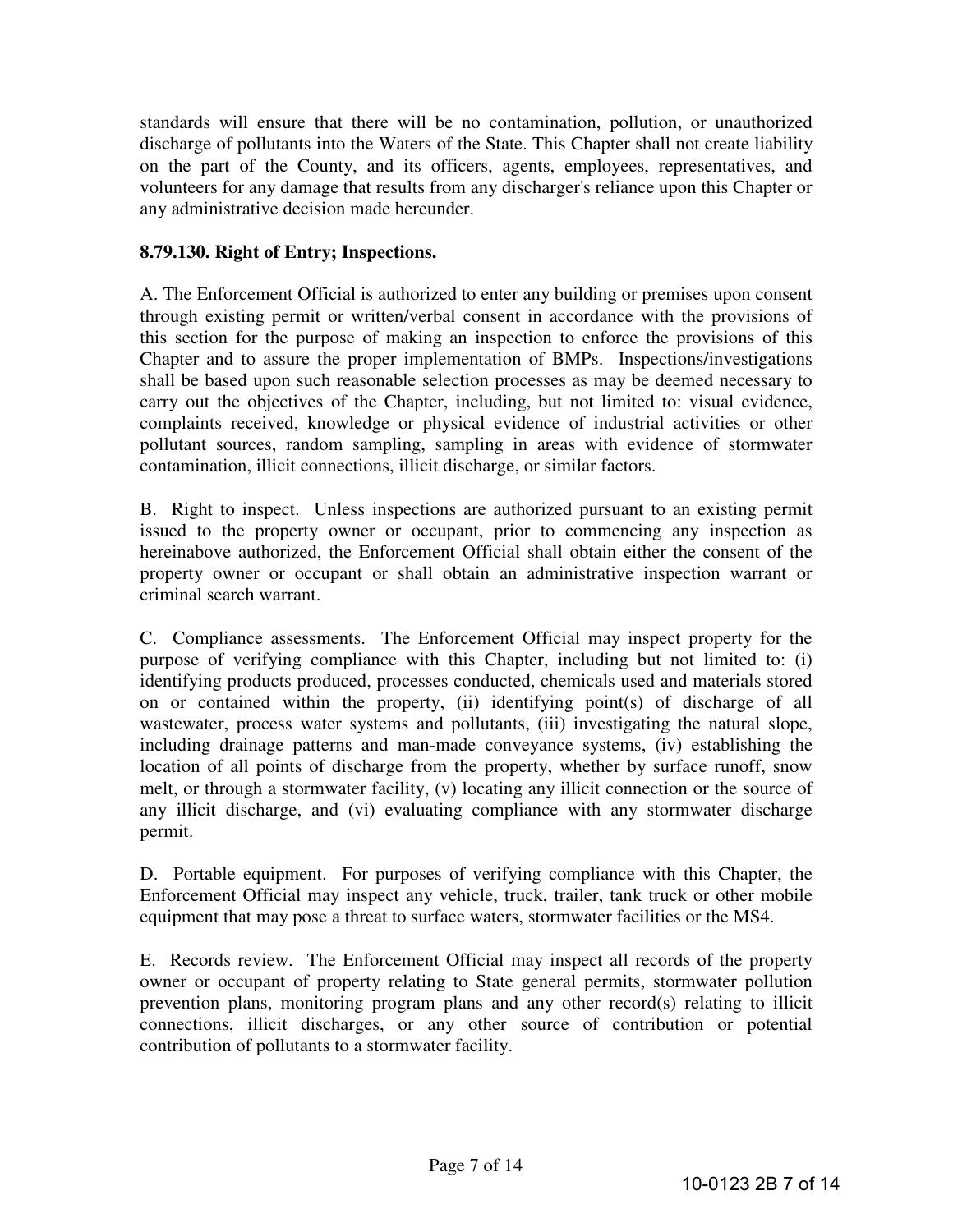F. Sample and test. The Enforcement Official may inspect, sample and test any runoff, soils area, process discharge, materials within any waste storage area (including any container contents), and/or treatment system discharge for the purpose of determining the potential for contribution of pollutants to a stormwater facility. The Enforcement Official may investigate the integrity of all stormwater facilities or other pipelines on the property using appropriate tests, including but not limited to smoke and dye tests or video surveys. The Enforcement Official may take photographs or video tape, make surveys, measurements or drawings, and create any other record reasonably necessary to document conditions on the property.

G. Monitoring. The Enforcement Official may erect and maintain monitoring devices for the purpose of measuring any discharge or potential source of discharge to a stormwater facility.

H. Test results. The property owner or occupant of property subject to inspection shall, on submission of a written request to the Enforcement Official, receive copies of all monitoring and test results conducted during the investigation.

# **8.79.140. Concealment and Abetting.**

Causing, permitting, aiding, abetting, or concealing a violation of any provision of this Chapter shall constitute a violation.

# **8.79.150. Reduction of Pollutants in Stormwater; Best Management Practices.**

### A. **General Requirements**

Any person engaging in activities that may result in pollutants entering a stormwater facility shall implement Best Management Practices to the maximum extent practicable (MEP), or as determined by the Enforcement Agency, to prevent such pollutants.

### B. **Maintenance**

All BMPs shall be protected and maintained to ensure continuous and fully effective performance as designed.

### C. **Illicit Connection**

It is unlawful and a violation of this Chapter for any person to establish, use, or maintain any unauthorized connection to a stormwater facility or MS4.

### D. **Waste Disposal**

No person shall throw, deposit, leave, maintain, keep, or permit to be thrown, in or upon any public or private property, driveway, parking area, street, alley, sidewalk, component of a stormwater facility or Waters of the State, any refuse, rubbish, garbage, litter, or other discarded or abandoned objects, articles, and accumulations, so that the same may cause or contribute to pollution, as further proscribed by Section 8.42.700 et seq. of this Code.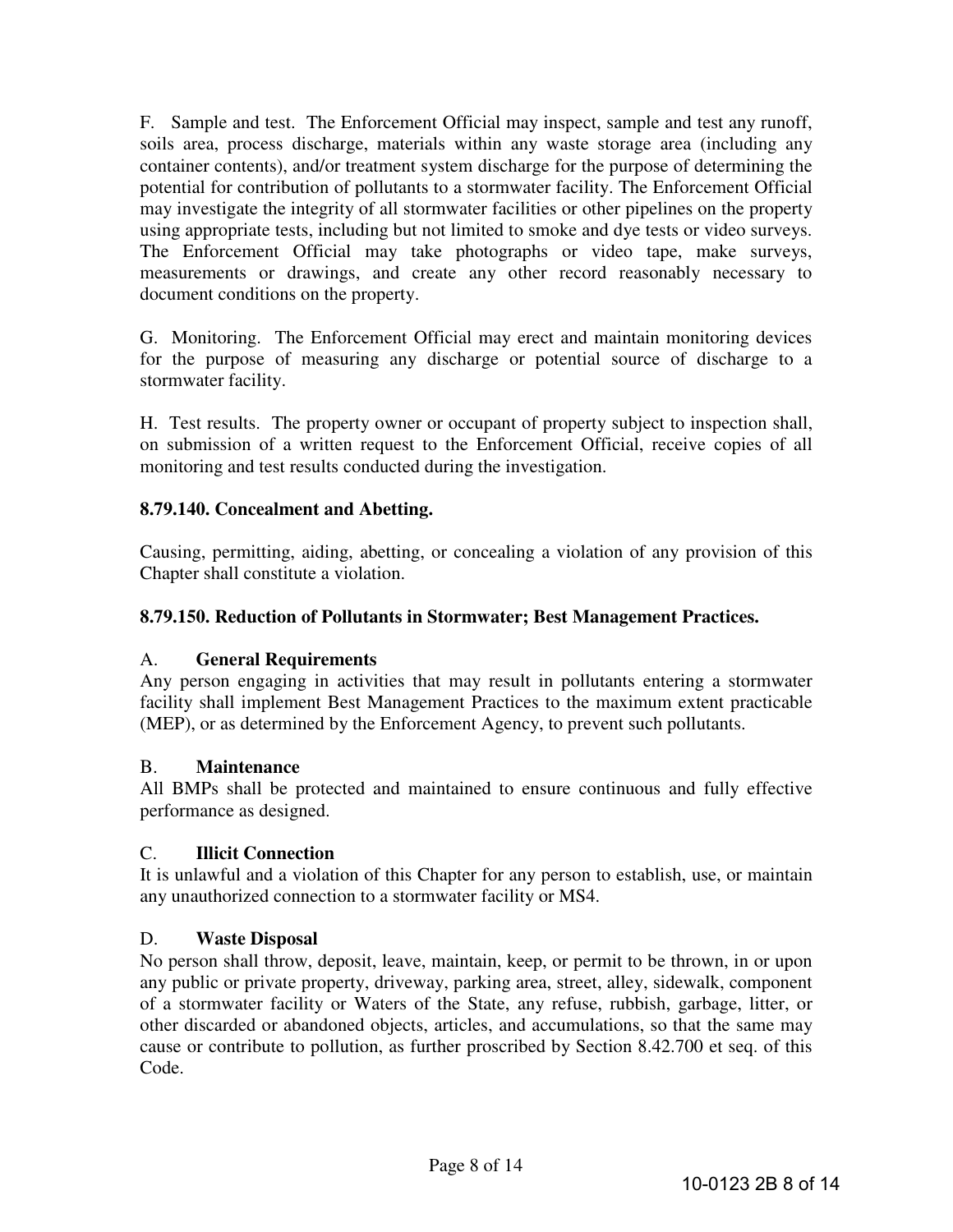# E. **Construction Activities**

Any person performing construction work within the County shall implement appropriate BMPs to prevent the discharge from the site of pollutants, soil, or construction wastes or debris, including contaminants from construction materials, tools, and equipment to a stormwater facility.

# F. **Watercourse Protection**

Every person owning property through which a watercourse passes, or such person's lessee, shall keep and maintain that part of the watercourse within the property reasonably free of trash, debris, and other obstacles that would pollute or contaminate the watercourse.

### G. **Development / Redevelopment**

The County may require development and/or redevelopment projects to incorporate appropriate BMPs to control the volume, rate, and potential pollutant loading of stormwater runoff from such development / redevelopment. These required BMPs may be contained in any land use entitlement, conditions of approval, grading plans, improvement plans, or any construction or building-related permit to be issued relative to such development / redevelopment. The owner and developer shall comply with the terms, provisions, and conditions of such land use entitlements and building permits as required elsewhere in County Code. The County may withhold final approvals or other authorizations if the owner or developer is in violation of the provisions of this Chapter.

### **8.79.160. Containment and Notification of Illegal Discharges.**

Any person owning or occupying premises who has knowledge of any illicit discharge from or across those premises which might enter a stormwater facility, except as provided in Section 8.79.090, shall:

A. Immediately take all reasonable action to contain and abate the Illicit Discharge, and;

B. Notify the Enforcement Agency or its designated contact person within twenty-four (24) hours of discovery of the illicit discharge. The Enforcement Agency may require the property owner and/or the responsible person to take corrective actions within a specified time pursuant to this Chapter.

### **8.79.170. Enforcement.**

Any person who violates a provision of this Chapter may be subject to administrative, civil, or criminal liability as provided in this Chapter, Chapter 1.24, and/or Chapter 9.02 of this Code.

#### A. **Primary Authority**

The Enforcement Agency is empowered to use any of the provisions of Sections 8.79.170 through 8.79.220, and the provisions found in Chapters 1.24 or 9.02, where appropriate to correct violations of, and secure compliance with the provisions of this Chapter.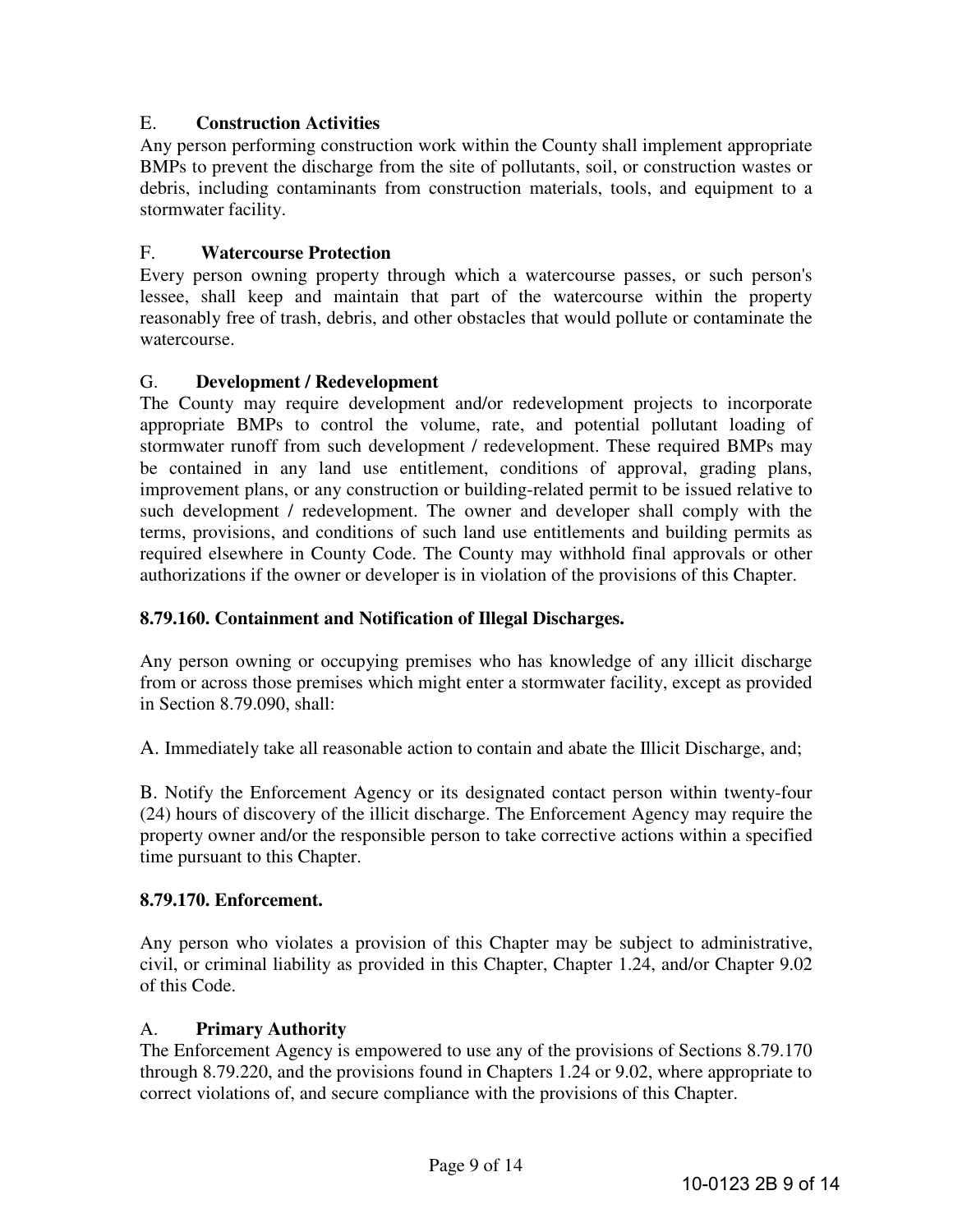# B. **Warning Not Required**

Issuance of a warning shall not be a requirement prior to using any enforcement provision of this Chapter.

#### **8.79.180. Violation.**

#### A. **Informal Warning; Educational Materials**

Whenever the Enforcement Official determines that a violation of a provision of this Chapter has occurred or may occur, the Enforcement Official may provide a warning to any person and/or owner responsible for the condition giving rise to such violation or potential violation. Such warning may include the distribution of educational materials to assist in future compliance with this Chapter. This warning may be provided in person or in writing.

#### B. **Notice of Noncompliance**

Whenever the Enforcement Official determines that a violation has occurred, the Enforcement Official may serve a Notice of Noncompliance to any person and/or property owner responsible for the violation. Each Notice of Noncompliance shall contain the following information:

1. The date of the violation;

2. The address or a definite description of the location where the violation occurred;

3. The Chapter section violated and a description of the violation;

4. A description of how the violation can be corrected;

5*.* A time limit by which the violation shall be corrected, after which further enforcement and/or corrective actions may be taken by the County if the violation is not fully corrected;

6. The name and signature of the individual preparing the Notice of Noncompliance;

7. A statement outlining the procedure for appeal of the Notice of Noncompliance; and

8. Notice of potential liability under the federal Clean Water Act or State Porter Cologne Water Quality Act.

#### C. **Administrative Compliance Order**

Whenever the Enforcement Official determines that a violation has occurred, the Enforcement Official may serve an Administrative Compliance Order to any person and/or property owner responsible for the violation. Each Administrative Compliance Order shall contain the following information:

1. The date of the violation;

2. The address or a definite description of the location where the violation occurred;

3. The Chapter section violated and a description of the violation;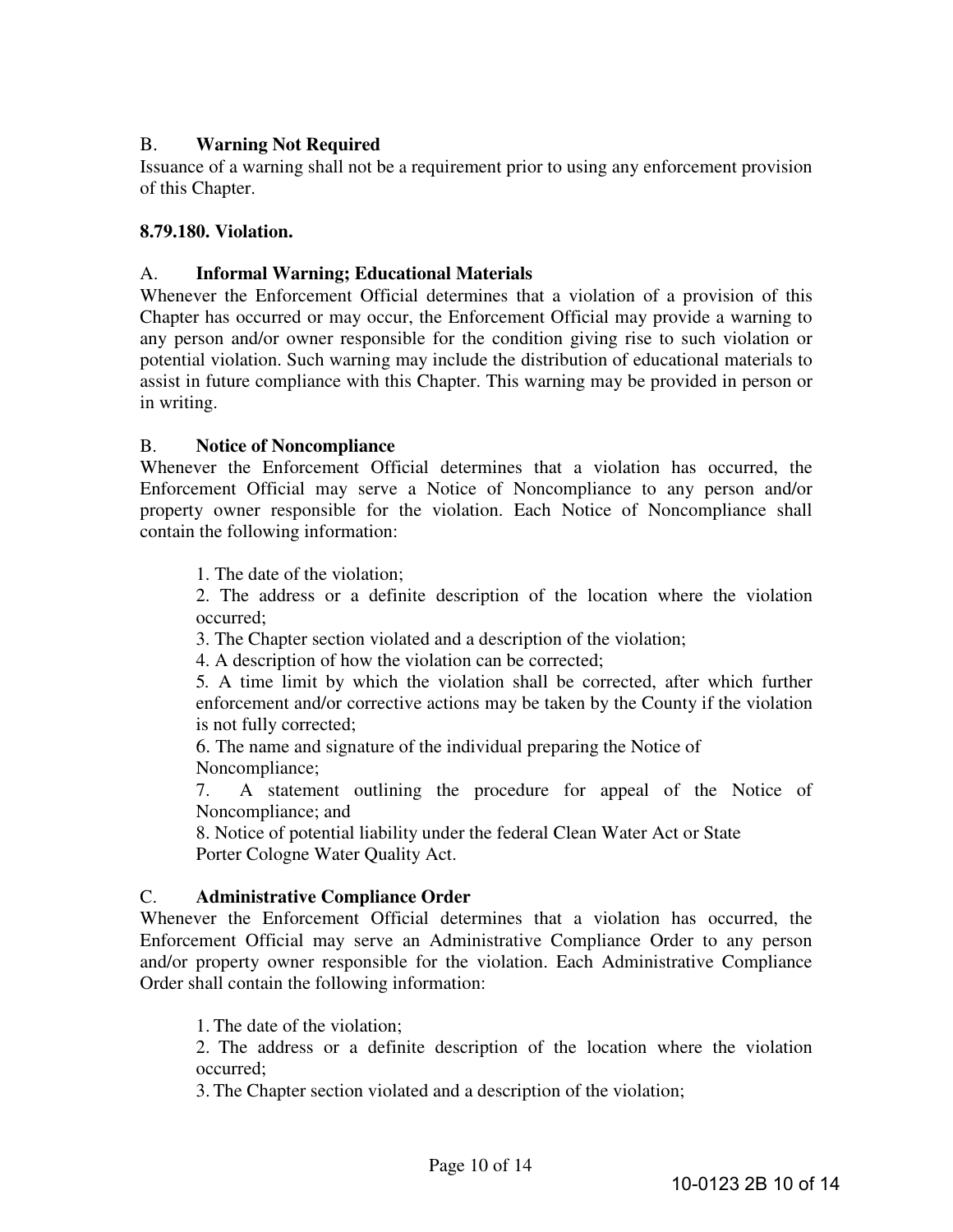4. An order to cease all activities which are believed to be causing the violation;

5. A time limit by which the violation shall be corrected, after which corrective actions will be taken by the County if the violation is not fully corrected;

6. A statement that the County will charge the person and/or owner for all administrative costs associated with enforcement actions;

7. An order prohibiting the continuation or repeated occurrence of the violation;

8. The name and signature of the individual preparing the citation;

9. A statement outlining the procedure for appeal of the Order;

10. Notice to the violator of potential liability under the federal Clean Water Act or State Porter Cologne Water Quality Act; and

11. Any other terms or requirements reasonably calculated to achieve full compliance with the terms, conditions, and requirements of any permit issued pursuant hereto.

# D. **Citation**

The Enforcement Official is authorized to issue citations for infractions of this section using the provisions found in Chapters 1.24 or 9.02 of this Code.

### E. **Misdemeanor**

Any violation of this Chapter may, at the discretion of the Enforcing Agency, be considered a misdemeanor and, as such, may be punished using the provisions of Chapter 1.24, including a fine of not more than \$500.00, imprisonment for a period not to exceed six (6) months, or both.

### F. **Cost Recovery**

The Enforcement Official may deliver to the property owner or occupant, any permittee, or any other person who becomes subject to a Notice of Noncompliance or Administrative Compliance Order, an invoice for costs. An invoice for costs shall be immediately due and payable to the County for the actual costs incurred by the County in issuing and enforcing any notice or order.

If any owner or occupant, permittee, or any other person subject to an invoice for costs fails to either pay the invoice for costs or appeal successfully the invoice for costs or the underlying notice or order in accordance with this section, then the County may institute collection proceedings or resort to any collections methods authorized by Chapter 9.02 of this Code.

### G. **Service**

The Enforcement Officer shall use the provisions of Section 9.02.120 of the County's Ordinance Code to serve a Notice of Noncompliance, Citation, Administrative Compliance Order, or Invoice for Costs to effectuate the provisions of this Chapter.

#### H. **Separate Violation Intent**

1. Each day in which a violation occurs and each separate failure to comply with any provision of this Chapter is a separate offense and punishable by penalties in accordance with this Chapter.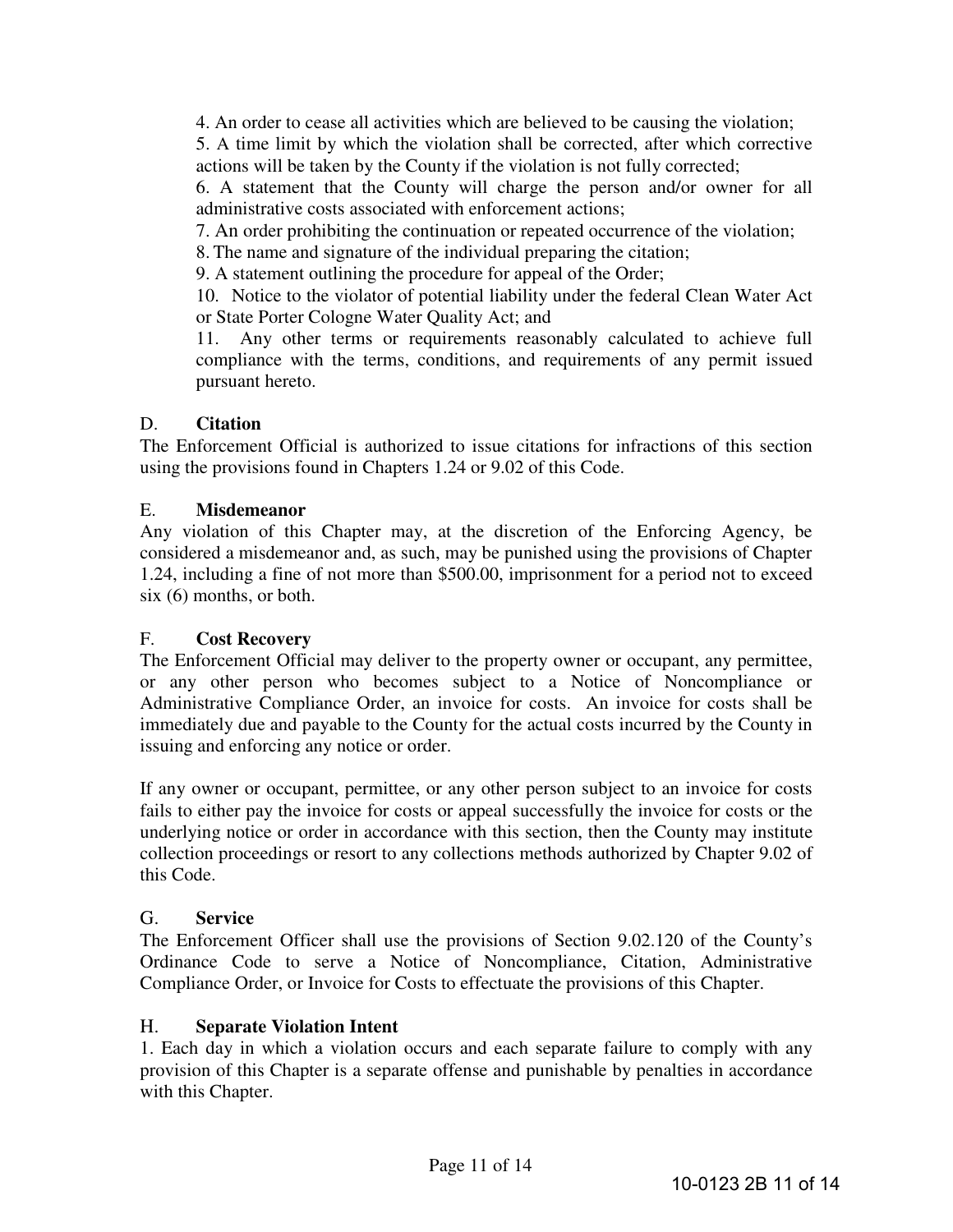2. A violation of the provisions of this Chapter shall occur irrespective of the negligence or intent of the violator to construct, maintain, operate, or utilize an illicit connection, or to cause, allow or facilitate any illicit discharge or threatened illicit discharge.

# **8.79.190. Administrative Appeals.**

A. Any person receiving a Notice of Noncompliance, Administrative Compliance Order, or Citation under Section 8.79.180, or any person required to perform monitoring, analysis, reporting or corrective activities by any Enforcement Official and who is aggrieved by such decision may appeal the Notice of Noncompliance, Administrative Compliance Order, Citation, or decision in writing to the Hearing Officer within ten days following the effective date of the subject action. Upon receipt of such appeal, the Hearing Officer shall request a report and recommendation from the authorized County employee and shall set the matter for hearing at the earliest practical date. At said hearing, the Hearing Officer may base his or her decision on additional evidence, and may reject, affirm or modify the Enforcement Official's decision.

B. The decision of the Hearing Officer may be appealed to the Board of Supervisors by filing a notice of appeal with the clerk of the Board of Supervisors within fifteen (15) days of receipt of the decision of the Hearing Officer. Such appeals shall be in writing and shall set forth fully the grounds for the appeal. The Board of Supervisors shall thereupon fix a time and place for a public hearing of such appeal. The clerk of the Board of Supervisors shall give notice to the appellant of the time and place of hearing by serving it personally or by depositing it in the U.S. Post Office, postage prepaid, addressed to the appellant at his last known address at least five days prior thereto.

At the hearing before the Board of Supervisors, the appellant may appear in person or by counsel and present any relevant evidence relating to the grievance; the Enforcement Agency may present evidence in rebuttal thereof. The hearing may be continued from time to time, not to exceed thirty (30) days in all. The Board of Supervisors shall conduct a hearing and make findings as appropriate. The decision of the Board of Supervisors shall be final.

C. Notwithstanding the foregoing, these administrative appeal procedures shall not apply to criminal proceedings initiated to enforce this Chapter.

### **8.79.200. Nuisance Abatement; Summary Abatement.**

### A. **Nuisance Abatement**

The Enforcement Official may, in addition to other authorized procedures set forth in this Chapter, take action to abate any nuisance in accordance with the procedures found in Chapter 9.02 of this Code. The costs of any such abatement undertaken by the County shall be borne jointly and severally by the property owner and the person creating, causing, committing, allowing, or maintaining the nuisance and shall be collectable in accordance with the provisions of Chapter 9.02 of this Code.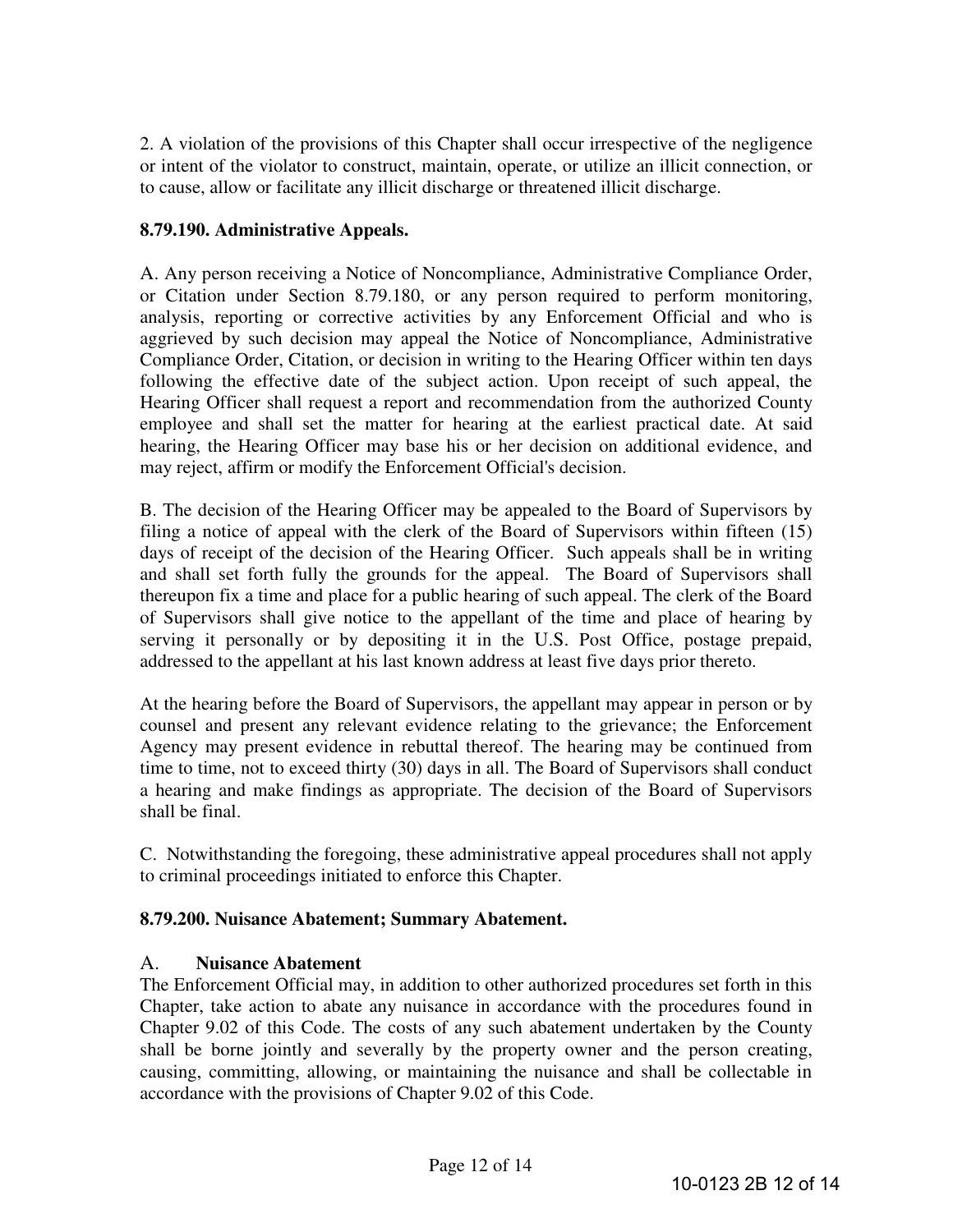#### B. **Summary Abatement**

The Enforcement Official may, in addition to other authorized procedures, take immediate action to abate any illicit discharge or threatened illicit discharge from any source to a stormwater facility when, in the discretion of the Enforcement Agency, the illicit discharge or threatened illicit discharge causes or threatens to cause a condition which presents an imminent danger to the public health, safety, or welfare, or the environment, or a violation of a permit. The Enforcement Official must first make reasonable attempts to contact and compel the responsible person and/or property owner to abate the illicit discharge or threatened illicit discharge in a satisfactory manner. The costs of any such abatement shall be borne jointly and severally by the property owner and the person creating, causing, committing, allowing, or maintaining the nuisance and shall be collectable in accordance with the provisions of Chapter 9.02 of this Code. Following the summary abatement hearing, within 10 days of taking action in accordance with this Section, there shall be a post abatement hearing in accordance with Section 9.02.310.

#### **8.79.210. Civil Actions.**

In addition to any other remedies provided in this Section, any violation of this Chapter may be enforced by civil action brought by the County. In any such action, the County may seek, as appropriate and allowed by law, any or all of the following remedies:

A. A temporary restraining order, preliminary and permanent injunction;

B. Reimbursement for the costs of any investigation, inspection or monitoring survey which led to the establishment of the violation, and for the reasonable costs of preparing and bringing action under this division;

C. Costs incurred in removing, correcting or terminating the adverse effect(s) resulting from the violation;

D. Compensatory damages for loss or destruction of water quality, wildlife, fish and aquatic life. Costs and damages under this subsection shall be paid to the County and shall be used exclusively for costs associated with monitoring and establishing stormwater discharge pollution control system and/or implementing or enforcing the provisions of this division.

### **8.79.220. Regulatory Fee Structure Authorized.**

The Enforcement Official shall collect such fees as may be authorized by the Board of Supervisors to establish and collect regulatory costs, which include routine inspections/investigations, and other regulatory functions associated with this Chapter. Any such fees shall be established by resolution of the Board of Supervisors.